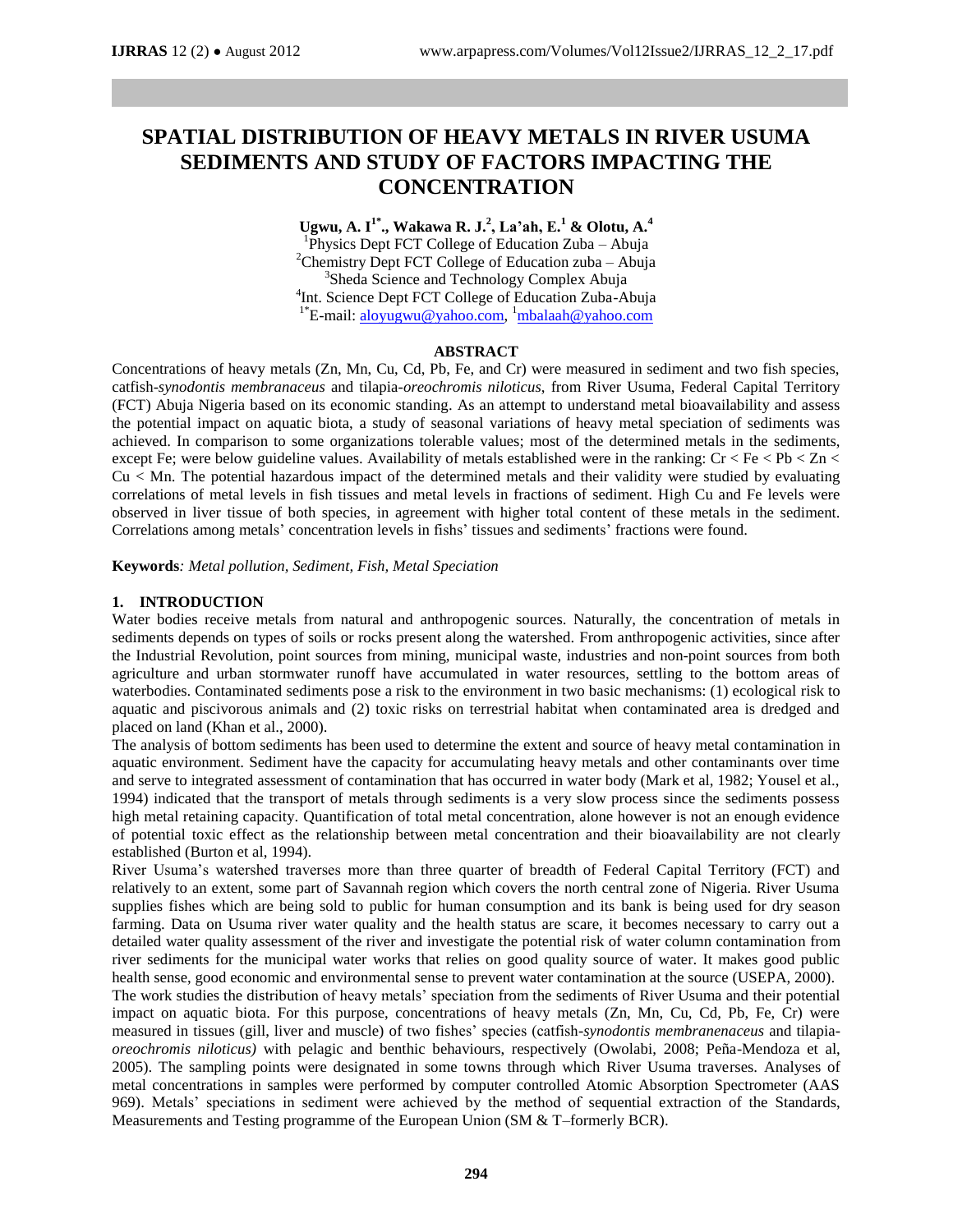## **2. MATERIALS AND METHODS**

## **2.1 Sampling sites**

The Federal Capital Territory falls within the Savannah Zone vegetation of the West African sub-region. It is slightly west of the center of the country. Its area covers 7,315 square km (Abuja, 2012). River Usuma with its source from Gurara River; enters through the northern part of Federal Capital Territory (FCT) at Bwari and splits at Ushafa with one arm flowing eastward towards Kpeyi and the other flowing westward towards Paiko and its length stretches over 143km across the breadth of FCT. The Usuma River drains the central part of Abuja in the north central zone of Nigeria flowing through towns, some of which with notable anthropogenic activities; were designated as sampling points.

| <b>Sampling</b> | sites | Name of sampling | <b>East latitude</b> | <b>North</b>    | Elevation (m) |
|-----------------|-------|------------------|----------------------|-----------------|---------------|
| $\mathbf{n}$ o. |       | site             |                      | longitude       |               |
|                 |       | Ushafa           | $7^{\circ} 24'$      | $9^{\circ} 11'$ | 1500          |
| $\mathcal{D}$   |       | Kubwa            | $7^{\circ} 21'$      | $9^{\circ}09'$  | 1300          |
|                 |       | Gwagwa           | $7^{\circ} 20'$      | $9^{\circ} 06'$ | 1200          |
| 4               |       | G/lada           | $7^\circ 06'$        | $8^\circ 56'$   | 700           |
|                 |       | Paiko            | $7^\circ 00'$        | $8^{\circ} 55'$ | 500           |
| 6               |       | Jabi             | $7^\circ 26'$        | $9^{\circ}02'$  | 1400          |
|                 |       | Kpeyi            | $7^{\circ} 34'$      | $8^{\circ} 57'$ | 1300          |



Figure 1. Area map of Federal Capital Territory Abuja showing sampling towns locations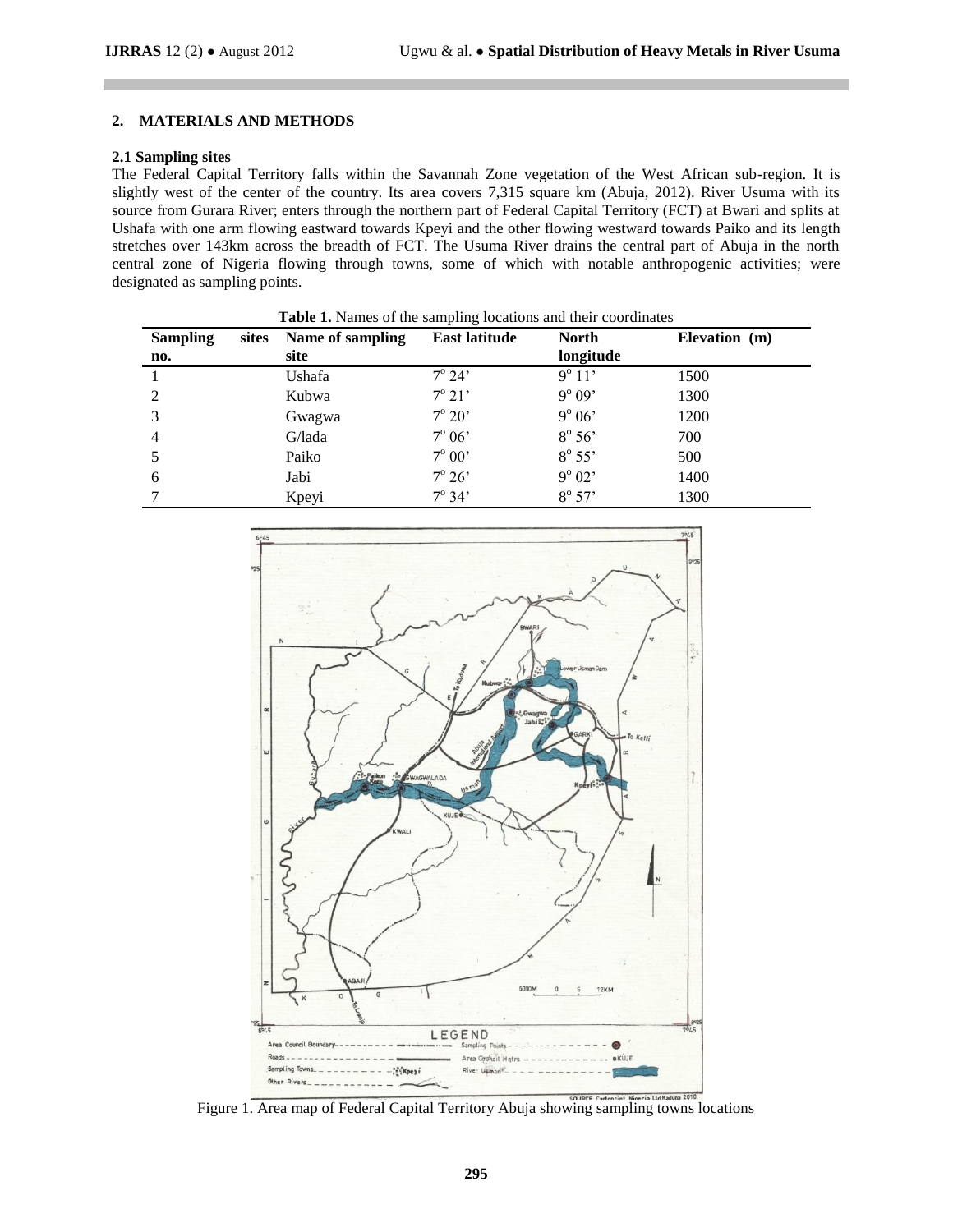Seven sampling sites were selected among the towns river Usuma traverses (Figure 1). The first one was located near Usuma River's mouth into FCT at Ushafa and a little distance after this point, the river splits towards east and west directions. The second one was located at Kubwa; first town towards eastward flow of the river. In the descending order, three more sampling points were located, namely: Gwagwa, Gwagwalada and Paiko forming sampling sites numbers: three, four and five respectively. Two more sampling sites were located towards the eastward flow; namely Jabi and Kpeyi and they become sampling sites numbers: six and seven respectively.

Metal determinations in sediments and fish extracts were carried out by means of a computer controlled Atomic Absorption Spectrometer (AAS 969) Solaar 32 AAA M series. Hollow cathode lamps having resonance lines at 213.9, 422.7, 285.2, 324.7, 309.3, 217.0, 248.3 and 357.9 nm were used as radiation sources for the determination of Zn, Mn, Mg, Cu, Cd, Pb, Fe, Cr respectively. A centrifuge (Hettich Rotofix 32, Germany) for complete separation of the extracts from the residues, a Clifton shaker with end-over-end type, a Nel 900 pH-meter, and an electrical heater were used throughout the experiments. Samples digestions were done by UV method.

## **3. SAMPLE COLLECTION AND PRE-TREATMENT**

#### **3.1 Sediments collection and analysis**

Sediment samples were collected from the surface sediment (2–20 cm) using grab method, and immediately placed into 1 litre high-density polyethylene (HDPE) bottles that were pre-washed with 10%, v/v HCl acid and also prerinsed with deionised water and transported to the laboratory where they were stored at −4<sup>o</sup>C until analysis. Samples were air dried, grinded using an agate mortar, sieved through a stainless steel mesh in order to obtain fine particlesize fractions and stored in polyethylene bottles until sequential extraction analysisThe sequential extraction procedure was performed according to the procedure recommended by the Standards, Measurements and Testing programme of the European Union (SM & T–formerly BCR), for the determination of 8 heavy metals (Zn, Mn, Mg, Cu, Cd, Pb, Fe, Cr) in sediments collected from different sampling sites (Tokalio-Glu et al., 2003). The BCR (Community Bureau of Reference) sequential extraction procedure is summarized in Table 2.

**Exchangeable metals:** 40 mL of 0.11 mol  $L^{-1}$  acetic acid was added to 1.00 g of dry soil sample in a 50-mL polypropylene tube. The mixture was shaken for 16 hours at  $22\pm3^{\circ}C$  (overnight) at 400 rpm. The extract was separated from the solid phase by centrifugation at 3800 rpm for 20 min. The supernatant liquid was decanted into a 100-mL beaker and then covered with a watch-glass. The residue was washed by adding 20 mL of double-distilled water, shaking for 15 min, and then centrifuging. The second supernatant liquid was discarded without any loss of residue.

**Metals bound to iron and manganese oxides (Reducible).** Metals bound to iron and manganese oxides were extracted by adding 40 mL of 0.1 mol L<sup>-1</sup> hydroxylammonium chloride (adjusted to pH 2 with 2 mol L<sup>-1</sup> nitric acid) onto the residue from the first step.

| <b>Extraction</b><br><b>Steps</b> | Reactive / concentration / pH                                                                                               | <b>Solid Phase</b>                                          |  |  |
|-----------------------------------|-----------------------------------------------------------------------------------------------------------------------------|-------------------------------------------------------------|--|--|
| 1                                 | Acetic acid: CH <sub>3</sub> COOH (0.11 mol/l), pH 2.85                                                                     | Exchangeable, water and acid<br>soluble (e.g., carbonates)  |  |  |
|                                   | Hydroxylammonium chloride: NH <sub>2</sub> OH-HCl (0.1)<br>mol/l-1) at $pH_2$                                               | Reducible<br>(e.g.,<br>iron/manganese oxides)               |  |  |
|                                   | Hydrogen peroxide: $H_2O_2$ (8.8 mol/L), followed by<br>ammonium acetate: $CH_3COONH_4$ (1.0 mol/L) at pH<br>$\mathfrak{D}$ | Oxidisable<br>organic<br>(e.g.,<br>substance and sulphides) |  |  |
| $(Residual)^a$                    | Aqua regia: $3HC1 + HNO3$                                                                                                   | Remaining, non-silicate bound<br>metals                     |  |  |

**Table 2.** The BCR (Community Bureau of Reference) three-stage sequential extraction scheme

<sup>a</sup>Digestion of the residual material is not a speciation of the BCR protocol.

After shaking the mixture for 16 hours at  $22\pm3^{\circ}$ C, it was centrifuged for 15 min, and then decanted into a beaker. Using 20 mL of distilled water, the residue was washed, centrifuged, and the supernatant discarded.

Metals bound to organic matter and sulphides (Oxidisable). 10 mL of 8.8 mol L<sup>-1</sup> hydrogen peroxide was carefully added in small aliquots to the residue in the centrifuge tube. The tube ingredients were digested at room temperature for 1 hour with occasional manual shaking. The procedure was continued for 1 hour at  $85^{\circ}$ C and the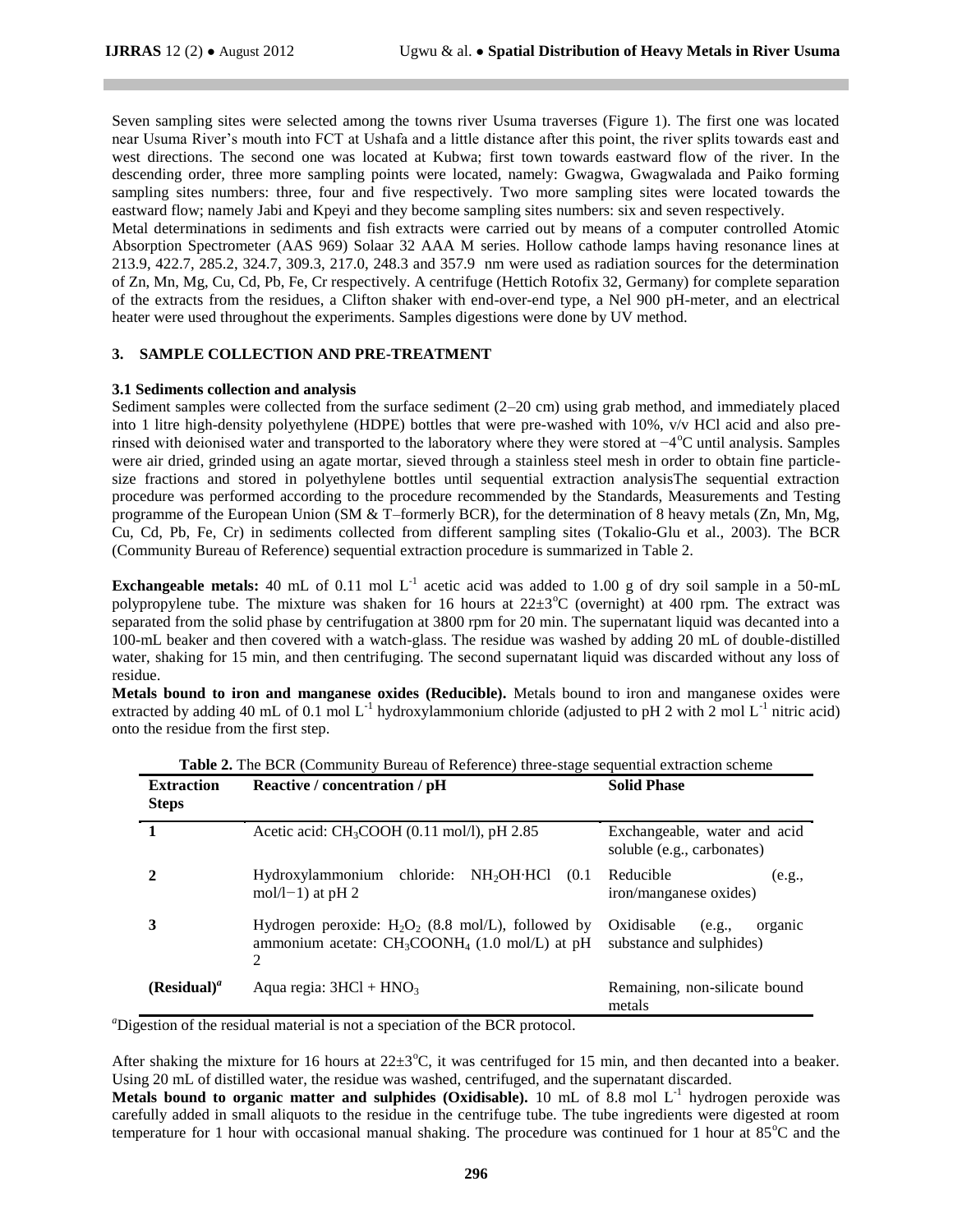volume reduced to a few millilitres by further heating in a water bath. A second aliquot of 10 mL of hydrogen peroxide was added to the residue and the digestion procedure was repeated. The solution was heated to near dryness, and 50 mL of 1.0 mol L*<sup>−</sup>*<sup>1</sup> ammonium acetate solution (adjusted to pH 2 with nitric acid) was added to the moist residue. The sample solution was shaken and centrifuged, and the extract was separated as described above.

**Residual.** The analysis of the residue was performed using aqua regia for metals insoluble in the previous steps. For this purpose, first 6 mL of double-distilled water and then aqua regia solution in a sequence of 15 and 10 mL were added to the remaining residue. After adding each aqua regia solution, the residue was evaporated to near dryness on a water bath. The extract was filtered through filter paper by adding 1 mol L<sup>−1</sup> HNO<sub>3</sub> solution in small amounts on the last residue in the centrifuge tube. The tube walls were carefully washed with the same acid solution and then the dregs were collected in a beaker. The extracts acquired after each extraction stage applied, sequentially were evaporated to near dryness. Each extract was completed to 5 mL with 1 mol $L^{-1}$  HNO3; the extract of ammonium acetate was made up to 6 mL. The determinations of Zn, Mn, Mg, Cu, Cd, Pb, Fe, and Cr in the extracts were performed by AAS.

#### **3.2 Fish collection and analysis**

The samples of matured *synodontis membranaceus (*catfish*)* and *oreochromis niloticus* (tilapia) were collected at sampling sites and were transported in aerated tanks to the analysis laboratory. Catfish and tilapia are commonly table fishes within the study area (Owolabi, 2008). Fishes were dissected and tissue sub-samples were taken out quickly from liver, gills and muscle and stored at −80°C. Samples were freeze-dried and digested by microwave heating. Gills and muscle samples  $(0.2 \text{ g})$  were digested with 7mL of 65% HNO<sub>3</sub>, and liver samples  $(0.2 \text{ g})$ , containing higher organic matter, were digested with 4mL of 65% HNO<sub>3</sub> and 2mL of 30% H<sub>2</sub>O<sub>2</sub>. The following microwave program was applied: 4min for 200W, 5min for 400W and as last step 10min for 600W. After microwave digestion, samples were diluted up to 25mL with deionised water. Metal concentrations of digested

| Metal/mg/l           |                  |                  |                  | <b>Sampling Sites</b> |                  |                  |                  |
|----------------------|------------------|------------------|------------------|-----------------------|------------------|------------------|------------------|
| $\pm$ Rsd $(\%$      | 1                | $\overline{2}$   | 3                | 4                     | 5                | 6                | $\overline{7}$   |
|                      | <b>Ushafa</b>    | <b>Kubwa</b>     | Gwagwa           | G/Lada                | Paiko            | Jabi             | <b>K</b> peyi    |
| $Zn \pm Rsd$         | $0.92 \pm 0.40$  | $1.26 \pm 0.10$  | $1.01 \pm 0.90$  | $0.91 \pm 1.10$       | $1.52 \pm 0.40$  | $1.33 \pm 0.10$  | $1.46 \pm 0.10$  |
| $Mn \pm Rsd$         | $1.82 \pm 0.40$  | $0.64 \pm 0.30$  | $1.86 \pm 0.90$  | $1.21 \pm 0.70$       | $1.32 \pm 0.30$  | $0.93 \pm 0.90$  | $1.40 \pm 0.60$  |
| $Mg \pm Rsd$         | $25.67 \pm 0.90$ | $12.28 \pm 0.40$ | $33.19 \pm 0.60$ | $14.42 \pm 0.10$      | $31.22 \pm 0.80$ | $11.28 \pm 0.30$ | $11.52 \pm 0.30$ |
| $Cu$ $\pm$ Rsd       | $1.02 \pm 1.40$  | $0.64 \pm 0.40$  | $1.74 \pm 1.00$  | $0.96 \pm 0.30$       | $1.09 \pm 0.90$  | $1.13 \pm 0.70$  | $0.80 \pm 0.70$  |
| $Cd$ $\pm$ Rsd       | *BD              | <b>BD</b>        | <b>BD</b>        | <b>BD</b>             | <b>BD</b>        | <b>BD</b>        | BD               |
| $Pb \pm Rsd$         | $0.52 \pm 0.80$  | $0.52 \pm 0.20$  | $0.24 \pm 0.60$  | $0.51 \pm 0.90$       | $0.10 \pm 0.60$  | $0.34 \pm 0.70$  | $0.42 \pm 0.80$  |
|                      |                  |                  |                  |                       |                  |                  |                  |
| $Fe \pm Rsd$         | $0.93 \pm 0.20$  | $2.55 \pm 0.30$  | $1.03 \pm 0.10$  | $1.11 \pm 0.50$       | $1.24 \pm 0.10$  | $0.96 \pm 1.90$  | $1.33 \pm 0.10$  |
| $Cr \pm Rsd$         | $0.70 \pm 0.20$  | $0.45 \pm 0.80$  | $0.48 \pm 0.50$  | $0.79 \pm 0.20$       | $0.86 \pm 0.60$  | $0.80 \pm 0.50$  | $0.23 \pm 0.70$  |
| <b>Na</b>            | 4.84             | 6.10             | 5.10             | 5.75                  | 2.79             | 6.00             | 4.40             |
| K                    | 3.70             | 2.90             | 1.62             | 2.05                  | 2.90             | 1.60             | 2.80             |
| pH                   | 9.55             | 8.14             | 8.49             | 9.14                  | 9.13             | 9.14             | 8.89             |
| TDS(mg/l)            | 633              | 564              | 849              | 655                   | 884              | 558              | 497              |
| Cond $\mu s$         | 492              | 479              | 795              | 792                   | 794              | 499              | 521              |
| <b>Alkalinity</b>    | 4.44             | 2.88             | 3.58             | 5.14                  | 3.18             | 3.89             | 5.81             |
| $\%$ DO <sub>2</sub> | 91               | 92               | 88               | 46                    | 45               | 69               | 92               |
| <b>BOD</b>           | 11.25            | 22.30            | 16.10            | 36.00                 | 42.40            | 56.10            | 36.50            |
| TSS(mg/l)            | 51               | 124              | 11.46            | 98                    | 6.55             | 56               | 88               |
| Turb                 | 110              | 204              | 253              | 246                   | 152              | 162              | 192              |
| Sulph/mg/l           | 17.2             | 191.6            | 2012.0           | 1440.80               | 91.5             | 25.90            | 204.50           |
| Phos/mg/l            | 0.44             | 1.00             | 3.88             | 1.66                  | 0.44             | 0.33             | 1.22             |
| Nitrat/mg/l          | 0.01             | <b>BD</b>        | 0.07             | <b>BD</b>             | 0.10             | 0.25             | <b>BD</b>        |
| Chlor/mg/l           | <b>BD</b>        | <b>BD</b>        | 0.19             | <b>BD</b>             | BD               | 0.05             | 0.09             |

**Table 3**. Total metal concentrations and physiochemical parameters in sediment dry season, March 2011

BD: Below detection limit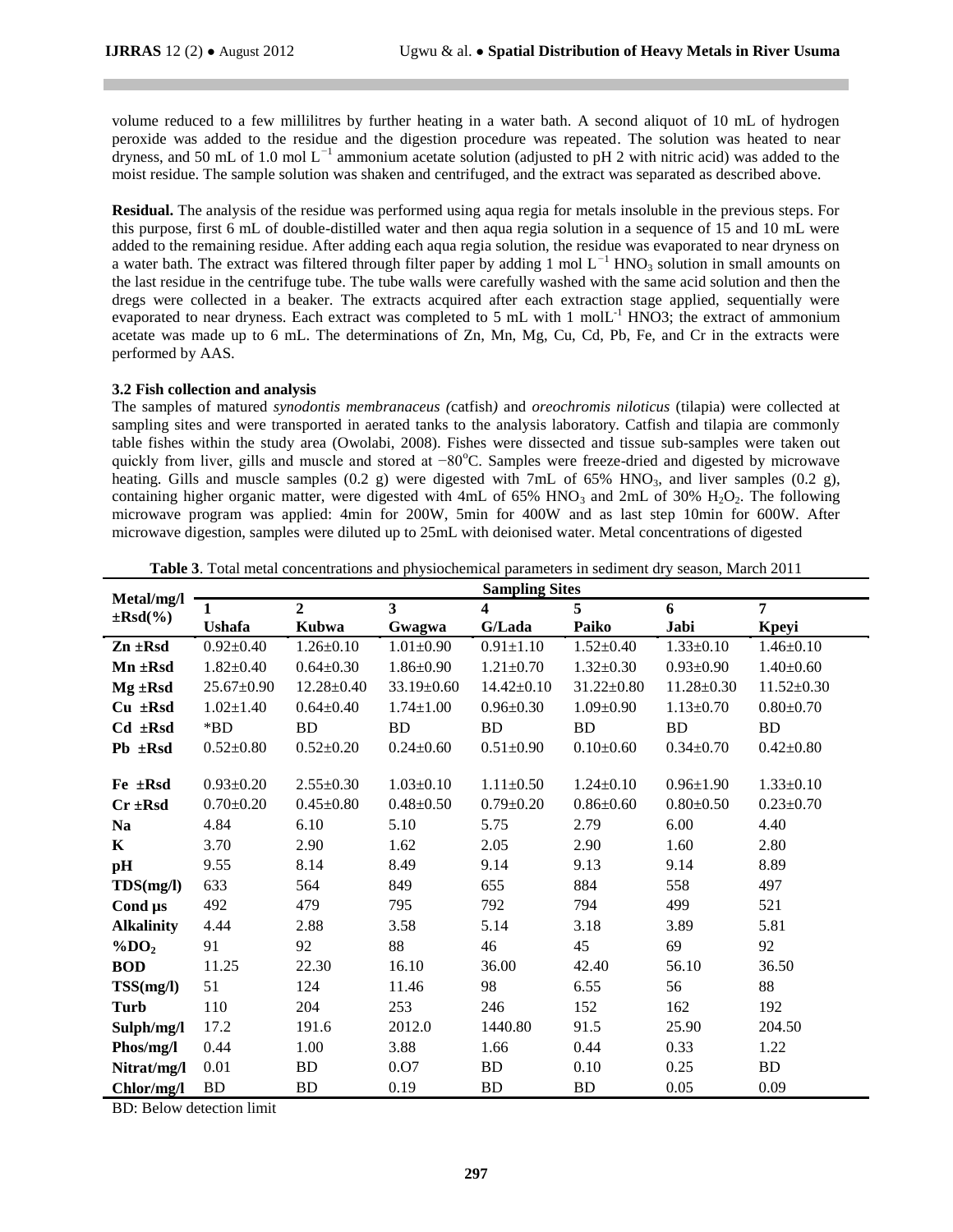|                                |                 |                  | <b>Sampling Sites</b>   |                  |                 |                  |                  |
|--------------------------------|-----------------|------------------|-------------------------|------------------|-----------------|------------------|------------------|
| Metal(mg/l)<br>$\pm$ Rsd $(\%$ | 1               | $\overline{2}$   | $\overline{\mathbf{3}}$ | 4                | 5               | 6                | 7                |
|                                | <b>Ushafa</b>   | Kubwa            | Gwagwa                  | G/Lada           | Paiko           | Jabi             | Kpeyi            |
| $Zn \pm Rsd$                   | $1.12 \pm 0.40$ | $0.75 \pm 0.10$  | $1.25 \pm 0.90$         | $0.76 \pm 1.10$  | $1.09 \pm 0.30$ | $1.21 \pm 0.10$  | $0.79 \pm 0.10$  |
| $Mn \pm Rsd$                   | $2.09 \pm 0.40$ | $0.55 \pm 0.40$  | $1.81 \pm 0.90$         | $1.34 \pm 0.70$  | $1.72 \pm 0.30$ | $1.73 \pm 0.90$  | $1.92 \pm 1.30$  |
| $Mg \pm Rsd$                   | 29.14±0.40      | $16.72 \pm 0.20$ | $31.18 \pm 1.90$        | $15.49 \pm 0.10$ | 33.29±0.30      | $12.06 \pm 0.50$ | $17.01 \pm 1.10$ |
| $Cu$ $\pm$ Rsd                 | $1.33 \pm 1.40$ | $0.94 \pm 1.20$  | $1.83 \pm 1.00$         | $1.09 \pm 1.70$  | $1.55 \pm 0.90$ | $1.33 \pm 1.30$  | $0.94 \pm 0.70$  |
| $Cd$ $\pm$ Rsd                 | $0.08 \pm 1.20$ | $0.09 \pm 0.80$  | $*$ BD                  | $0.08 \pm 1.00$  | BD              | $0.12 \pm 0.30$  | <b>BD</b>        |
| $Pb \pm Rsd$                   | $0.62 \pm 0.80$ | $0.52 \pm 0.90$  | $0.53 \pm 0.10$         | $0.26 \pm 0.50$  | BD              | $0.48 + 0.70$    | $0.53 \pm 1.10$  |
| Fe ±Rsd                        | $0.95 \pm 0.20$ | $1.27 \pm 0.80$  | $1.28 \pm 0.50$         | $0.46 \pm 0.50$  | $1.60 \pm 0.10$ | $0.91 \pm 1.90$  | $0.93 \pm 0.20$  |
| $Cr \pm Rsd$                   | 1.16            | 1.21             | $1.28 \pm 0.70$         | $1.63 \pm 0.80$  | $0.78 \pm 0.10$ | $0.95\pm$        | $0.79 \pm 0.20$  |
| <b>Na</b>                      | 4.97            | 4.16             | 5.40                    | 5.59             | 4.36            | 3.49             | 4.51             |
| K                              | 3.27            | 2.91             | 2.18                    | 2.46             | 2.51            | 1.58             | 2.49             |
| pH                             | 9.68            | 7.89             | 8.89                    | 9.81             | 9.45            | 9.24             | 9.12             |
| TDS(mg/l)                      | 659.00          | 482.00           | 649.00                  | 642.00           | 778.00          | 496.00           | 556.00           |
| Conductivity $\mu s$           | 428.00          | 567.00           | 668.00                  | 819.00           | 810.00          | 348.00           | 467.00           |
| <b>Alkalinity</b>              | 5.99            | 5.61             | 5.71                    | 9.42             | 4.52            | 5.12             | 7.49             |
| $\%$ DO <sub>2</sub>           | 92              | 99               | 89                      | 99               | 97              | 96               | 97               |
| <b>BOD</b>                     | 13.00           | 45.80            | 14.50                   | 21.00            | 44.30           | 29.40            | 33.00            |
| TSS(mg/l)                      | 19.00           | 20.00            | 17.40                   | 56.00            | 7.89            | 39.00            | 48.00            |
| <b>Turbidity</b>               | 76.00           | 256.00           | 83.00                   | 140.00           | 94.00           | 124.00           | 49.00            |
| Sulphate(mg/l)                 | 55.10           | 230.00           | 2516.00                 | 1567.00          | 152.00          | 1256.00          | 305.00           |
| Phosphate(mg/l)                | 5.44            | 3.79             | 6.23                    | 9.46             | 4.15            | 3.54             | 4.13             |
| Nitrate (mg/l)                 | 2.64            | 3.14             | 3.41                    | 2.89             | 2.96            | 4.15             | 0.94             |
| Chloride (mg/l)                | 0.56            | 0.84             | 3.54                    | 1.96             | 1.20            | 2.46             | 1.89             |

**Table 4**. Total metal concentrations and physiochemical parameters in sediment; rainy Season, July 2011

BD: Below Detection limit

tissue samples were analysed by computer controlled Atomic Absorption Spectrometer (AAS 969). Blanks were also performed and measured for all metals following the same procedure.

#### **4. RESULTS AND DISCUSSIONS**

#### **4.1Metal concentrations in sediment**

Non-anthropogenic factors taken into consideration in this study which are likely to impact metal concentration in sediments are: pH, texture of sediment, and organic matter content. Usually, a pH level above six tends to show more metals adsorbed into sediment than a lower pH. Fine-grained clay particles with more surface area contained more metals than coarse grained sand (Horowitz et al., 1987). Sediments containing high levels of organic matter are likely to contain higher concentration of heavy metals as compared to sediments lacking organic matter.

Rivers are zones of complex interaction due to urban storm water runoff that trap heavy metals bonded in the finegrained sediments into rivers. Depositional acceleration of clay mineral due to salinity change, favouring the entrapment and accumulation of metal adsorbed on clay particles can occur at the riverbed (Martorell et al, 2008). Due to this process of co-precipitation that happen when metal rich storm water runoff mix with river water and undergo a notable increase of pH, the content of metal in sediment of riverbed are higher than the content in the rivers as many author has described (Galan et al, 2003; Morillo et al, 2002).

#### **4.2 Total metal concentration in sediments**

The total metal concentrations and average values for each sampling sites found in sediment of River Usuma in this study are shown in Tables 3, 4 and 5; for dry, rainy and harmattan seasons respectively. Also, their seasonal variations are shown in figure 2. Metal concentrations ranged as followings: (for the dry season values) Zn: 0.91– 1.52mgkg<sup>-1</sup>; Mn: 0.64-1.86mgkg<sup>-1</sup>; Cu: 0.64-1.74mgkg<sup>-1</sup>; Pb: 0.10-0.52mgkg<sup>-1</sup>; Fe: 0.96–1.32mg kg<sup>-1</sup>; Cr: 0.23-0.86mgkg−1 , and the mean concentration in decreasing order is: Pb < Cr < Fe < Zn < Cu< Mn. The rainy season values range as: Zn:  $0.76 - 1.25$ mgkg<sup>-1</sup>; Mn:  $0.55 - 2.09$ mgkg<sup>-1</sup>; Cu:  $0.94 - 1.55$ mgkg<sup>-1</sup>; Cd:  $0.08 - 0.12$ mgkg<sup>-1</sup>; Pb:  $0.26 - 0.62$ mgkg<sup>-1</sup>; Fe:  $0.46 - 1.60$ mgkg<sup>-1</sup>; Cr:  $0.78 - 1.63$ mgkg<sup>-1</sup> and ranked in increasing order as: Cd < Pb < Zn < Cu < Fe < Cr. The harmattan values are: Zn: 0.99 – 1.66, Mn: 0.76 – 1.90, Cu: 0.77 – 1.98, Pb: 0.16 – 0.65, Fe: 0.89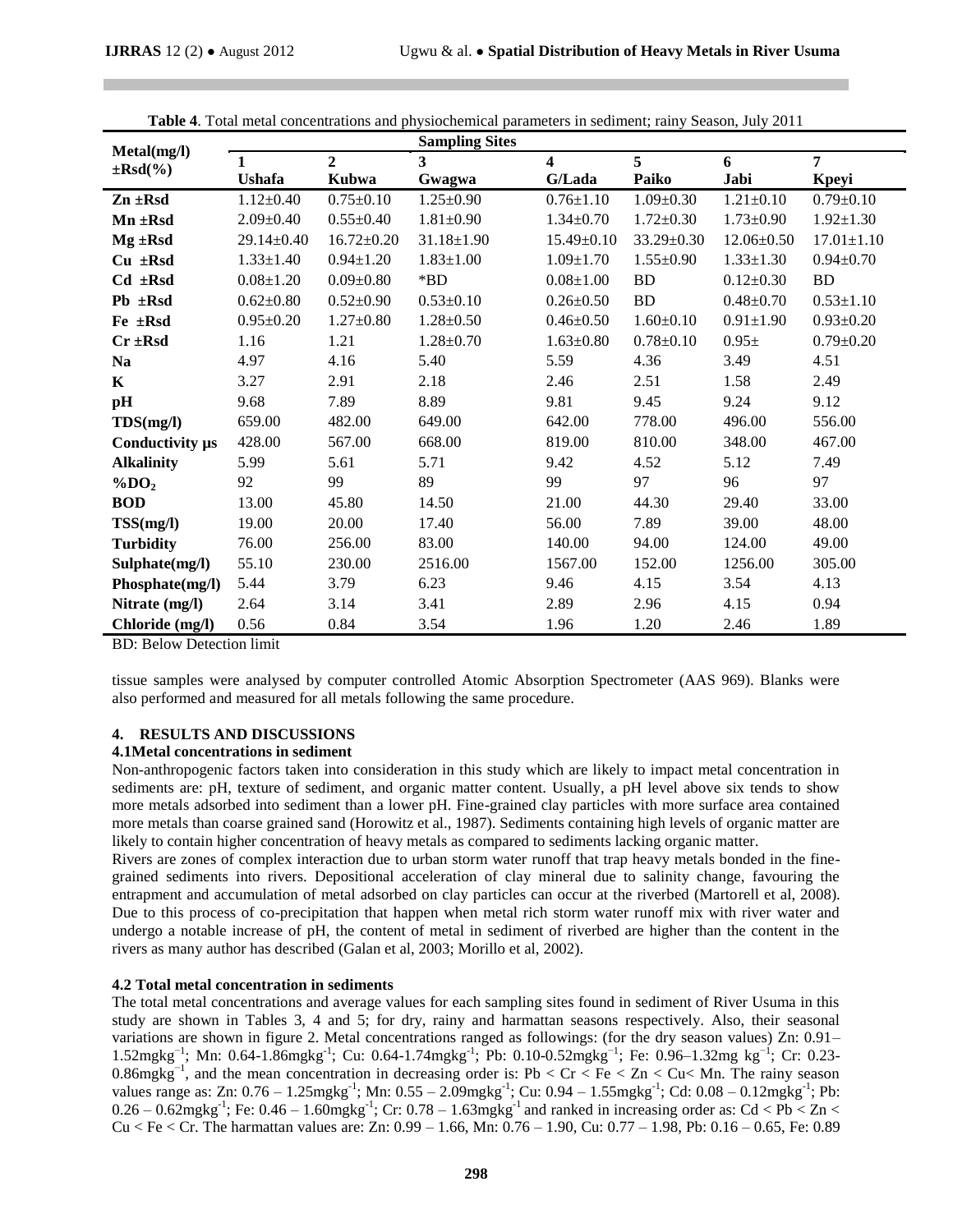$-2.76$  and Cr:  $0.06 - 0.91$  mg/kh. Their order of ranking is: Pb < Cr < Zn < Mn < Cu < Fe. It is worthy to note that higher mean values were found in the last sampling sites  $(5 \& 7)$  near the mouth of the Usuma, according to process of metal deposition. Only Cd has higher mean values in Ushafa site.

| Metal(mg/l           | <b>Sampling Sites</b> |                  |                  |                         |                  |                  |                  |  |  |
|----------------------|-----------------------|------------------|------------------|-------------------------|------------------|------------------|------------------|--|--|
| $\pm$ Rsd $(\%$      | 1                     | $\overline{2}$   | 3                | $\overline{\mathbf{4}}$ | 5                | 6                | 7                |  |  |
|                      | <b>Ushafa</b>         | <b>Kubwa</b>     | Gwagwa           | G/Lada                  | Paiko            | Jabi             | Kpeyi            |  |  |
| $Zn \pm Rsd$         | $1.01 \pm 0.40$       | $1.36 \pm 0.10$  | $1.31 \pm 0.90$  | $0.99 \pm 1.10$         | $1.63 \pm 0.40$  | $1.13 \pm 0.10$  | $1.66 \pm 0.10$  |  |  |
| $Mn \pm Rsd$         | $1.90 \pm 0.40$       | $0.76 \pm 0.30$  | $1.84 \pm 0.90$  | $1.31 \pm 0.70$         | $1.42 \pm 0.30$  | $0.83 \pm 0.90$  | $1.53 \pm 0.60$  |  |  |
| $Mg \pm Rsd$         | $28.67 \pm 0.90$      | $12.48 \pm 0.40$ | $36.10 \pm 0.60$ | $16.02 \pm 0.10$        | $33.12 \pm 0.80$ | $12.48 \pm 0.30$ | $13.72 \pm 0.30$ |  |  |
| $Cu$ $\pm$ Rsd       | $1.66 \pm 1.40$       | $0.77 \pm 0.40$  | $1.98 \pm 1.00$  | $1.00 \pm 0.30$         | $1.11 \pm 0.90$  | $1.03 \pm 0.70$  | $0.79 \pm 0.70$  |  |  |
| $Cd$ $\pm$ Rsd       | $*$ BD                | <b>BD</b>        | <b>BD</b>        | <b>BD</b>               | <b>BD</b>        | <b>BD</b>        | <b>BD</b>        |  |  |
| $Pb \pm Rsd$         | $0.65 \pm 0.75$       | $0.58 \pm 0.20$  | $0.54 \pm 0.60$  | $0.63 \pm 0.90$         | $0.16 \pm 0.86$  | $0.35 \pm 0.70$  | $0.52 \pm 0.80$  |  |  |
|                      |                       |                  |                  |                         |                  |                  |                  |  |  |
| $Fe \pm Rsd$         | $0.89 \pm 0.20$       | $2.76 \pm 0.30$  | $1.23 \pm 0.10$  | $1.57 \pm 0.50$         | $1.48 \pm 0.10$  | $0.98 \pm 1.90$  | $1.24 \pm 0.10$  |  |  |
| $Cr \pm Rsd$         | $0.06 \pm 0.84$       | $0.47 + 0.80$    | $0.47 \pm 0.87$  | $0.72 \pm 0.30$         | $0.91 \pm 0.70$  | $0.78 \pm 0.58$  | $0.29 \pm 0.66$  |  |  |
| <b>Na</b>            | 4.89                  | 6.33             | 5.25             | 5.71                    | 2.69             | 5.79             | 4.00             |  |  |
| K                    | 3.70                  | 2.70             | 1.82             | 2.08                    | 2.87             | 1.65             | 2.65             |  |  |
| pH                   | 9.21                  | 8.11             | 8.24             | 9.11                    | 9.25             | 9.02             | 5.74             |  |  |
| TDS(mg/l)            | 623                   | 439              | 633              | 622                     | 746              | 481              | 504              |  |  |
| Cond µs              | 399                   | 507              | 628              | 722                     | 782              | 302              | 444              |  |  |
| <b>Alkalinity</b>    | 4.15                  | 2.11             | 4.01             | 5.88                    | 4.01             | 3.99             | 5.16             |  |  |
| $\%$ DO <sub>2</sub> | 94                    | 95               | 92               | 96                      | 89               | 91               | 98               |  |  |
| <b>BOD</b>           | 15.00                 | 23.00            | 12.40            | 19.00                   | 24.70            | 24.20            | 28.00            |  |  |
| TSS(mg/l)            | 14                    | 14               | 16.40            | 44                      | 8.01             | 33               | 41               |  |  |
| Turb                 | 66                    | 251              | 77               | 130                     | 88               | 102              | 55               |  |  |
| Sulph/mg/l           | 44.20                 | 221              | 2213             | 1440.80                 | 152              | 110.10           | 311              |  |  |
| Phospmg/l            | 3.12                  | 2.19             | 5.61             | 4.09                    | 1.88             | 1.89             | 1.85             |  |  |
| Nitrat/mg/l          | 0.19                  | 2.15             | 0.89             | 1.55                    | 1.46             | 1.24             | 0.16             |  |  |
| Chlor/mg/l           | 0.12                  | 0.12             | 0.21             | 1.61                    | 0.55             | 1.08             | 0.19             |  |  |

| Table 5. Total metal concentrations and physiochemical parameters in sediment Harmattan season, Feb. 2012 |  |
|-----------------------------------------------------------------------------------------------------------|--|
|-----------------------------------------------------------------------------------------------------------|--|

BD: Below detection limit

Table 6 shows the results of the present study compared with guideline levels given by ATSDR, EPA and US National Oceanic and Atmospheric Administration (NOAA). Concentrations of all metals studied in sediments were lower than guidelines values recommended by the three organizations, except the Fe value that is little above the guideline levels.

#### **4.3 Sequential extraction of metal**

The seasonal distribution of metals in sediment following BCR procedure is shown in Figure 3. Cr was the most mobile metal mainly bound to weak acid and carbonates (80% and 75% in dry and rainy season respectively). Pb has similar values of about 80% mobile metal especially in few sampling sites during the rainy season.

Other elements have their residual components dominating the fractionation in the water sediment samples. In the same way, Zn showed a high mobility appearing mainly bound to most labile fractions (exchangeable fraction ranging over 10–25%), probably due to the incorporation into these phase of Zn that precipitates as coating onto amorphous or poorly crystallized components of the sediments. Cu showed the highest percentage of reducible fraction (ranging from 5% to 60% in the dry season), probably due to Cu forms easily complexes with organic matter associated to reducible fraction. The organic fraction released in the reducible step is not considered very available because it is thought to be associated with stable high-molecular weight humic substances that release small amounts of metal slowly (Morillo et al, 2003).

Fe has little but insignificant mobility, as it was associated to reducible, oxidisable and residual fractions. From the results, the availability patterns of metals were similar in water and sediment samples.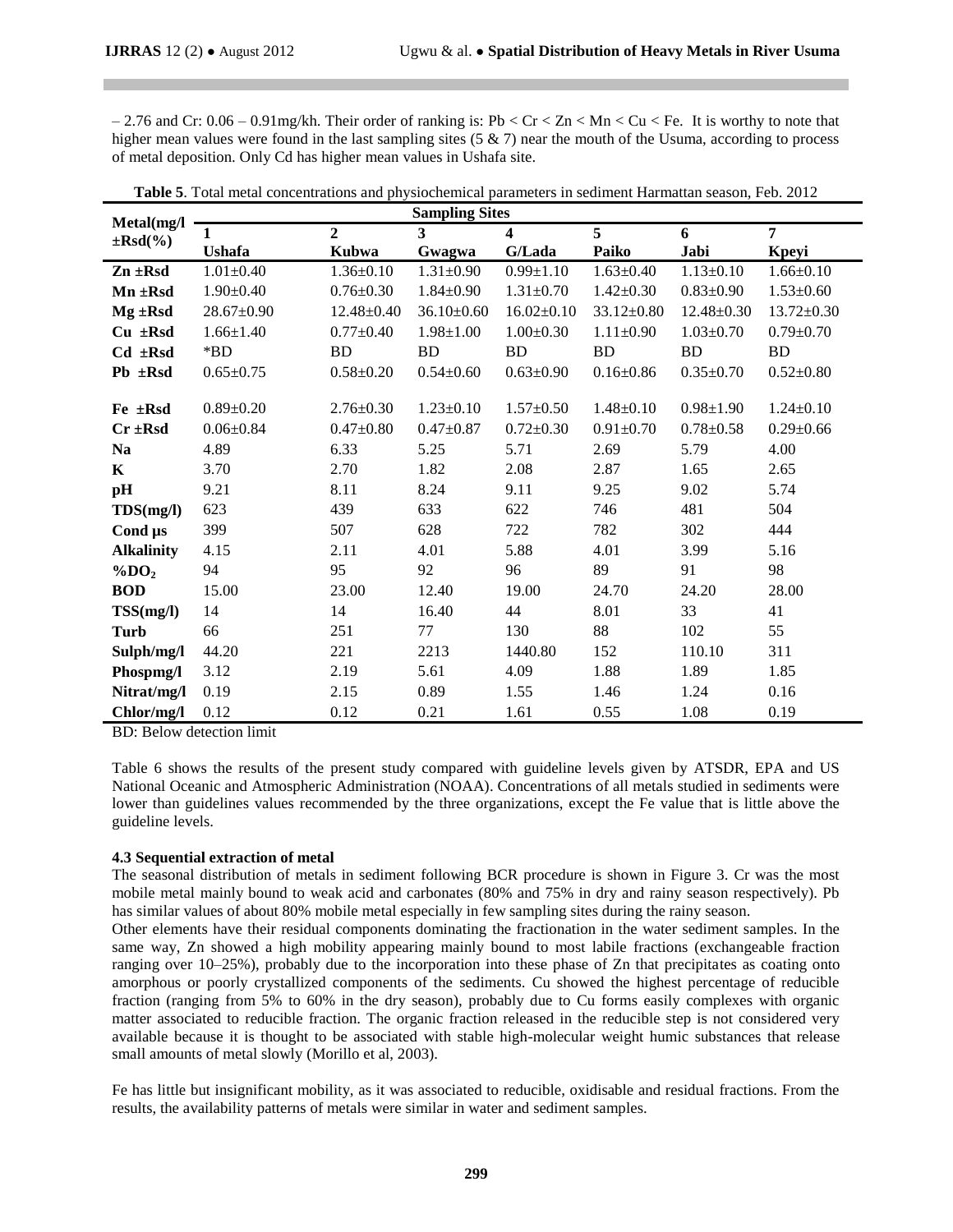

Figure 2: Seasonal variation for total metal concentration in sediment at the sampling

| <b>Table 6:</b> Guideline levels of metals in sediment described in the literature |  |  |  |  |
|------------------------------------------------------------------------------------|--|--|--|--|
|------------------------------------------------------------------------------------|--|--|--|--|

|                  | $\mathbf{Zn}$ (mg/kg) | $Mn$ (mg/kg)  | Cu (mg/kg)    | Cd<br>(mg/kg) | $Pb$ (mg/kg)  | Fe (mg/kg)    | $Cr$ (mg/kg)  |
|------------------|-----------------------|---------------|---------------|---------------|---------------|---------------|---------------|
| <b>ATSDR</b>     |                       |               |               |               |               |               |               |
| <b>GMMC</b>      | 1.00                  | 1.00          |               | 0.02          | 0.90          |               | 0.20          |
|                  |                       |               |               |               |               |               |               |
| <b>EPA</b>       | 9.80                  | 9.30          | 2.80          | 0.583         | 3.70          | 1.88          | 3.63          |
| <b>NOAA</b>      | 3.80                  | 4.00          | 2.50          | $0.10 - 0.30$ | 1.70          | 0.18          | 1.30          |
| <b>Present</b>   |                       |               |               |               |               |               |               |
| study            |                       |               |               |               |               |               |               |
| Dry season       | $0.91 - 1.52$         | $0.64 - 1.86$ | $0.64 - 1.74$ | BD            | $0.10 - 0.52$ | $0.93 - 1.33$ | $0.23 - 0.86$ |
| Rainy            | $0.76 - 1.25$         | $0.55 - 2.09$ | $0.94 - 1.83$ | $0.08 - 0.11$ | $0.26 - 0.62$ | $0.26 - 1.06$ | $0.77 - 1.62$ |
| season           |                       |               |               |               |               |               |               |
| <b>Harmattan</b> | $0.24 - 0.62$         | $0.11 - 0.70$ | $0.01 - 0.48$ | <b>BD</b>     | $0.01 - 0.16$ | $0.23 - 0.87$ | 0.18          |

GMMC: Geometric mean maximum concentration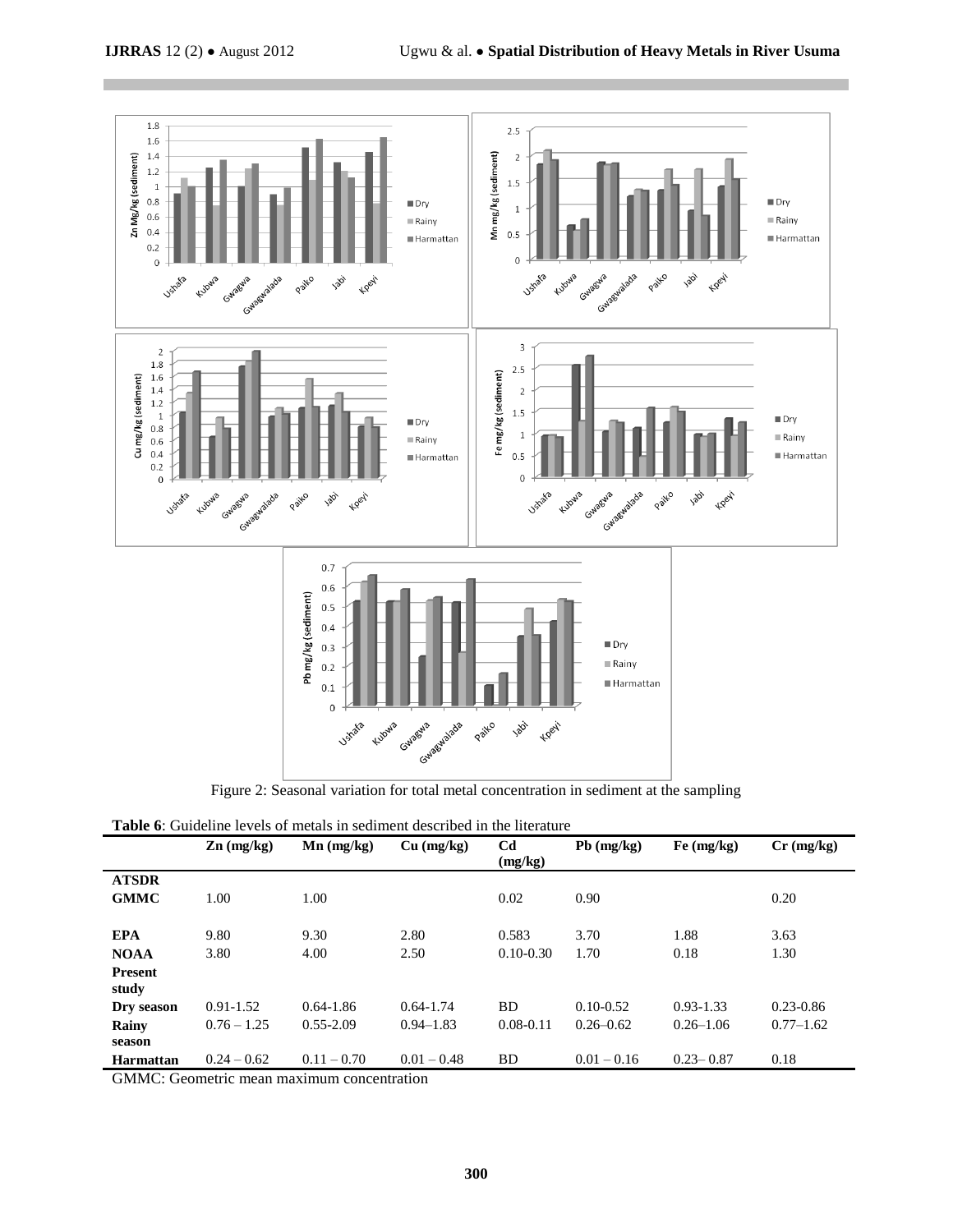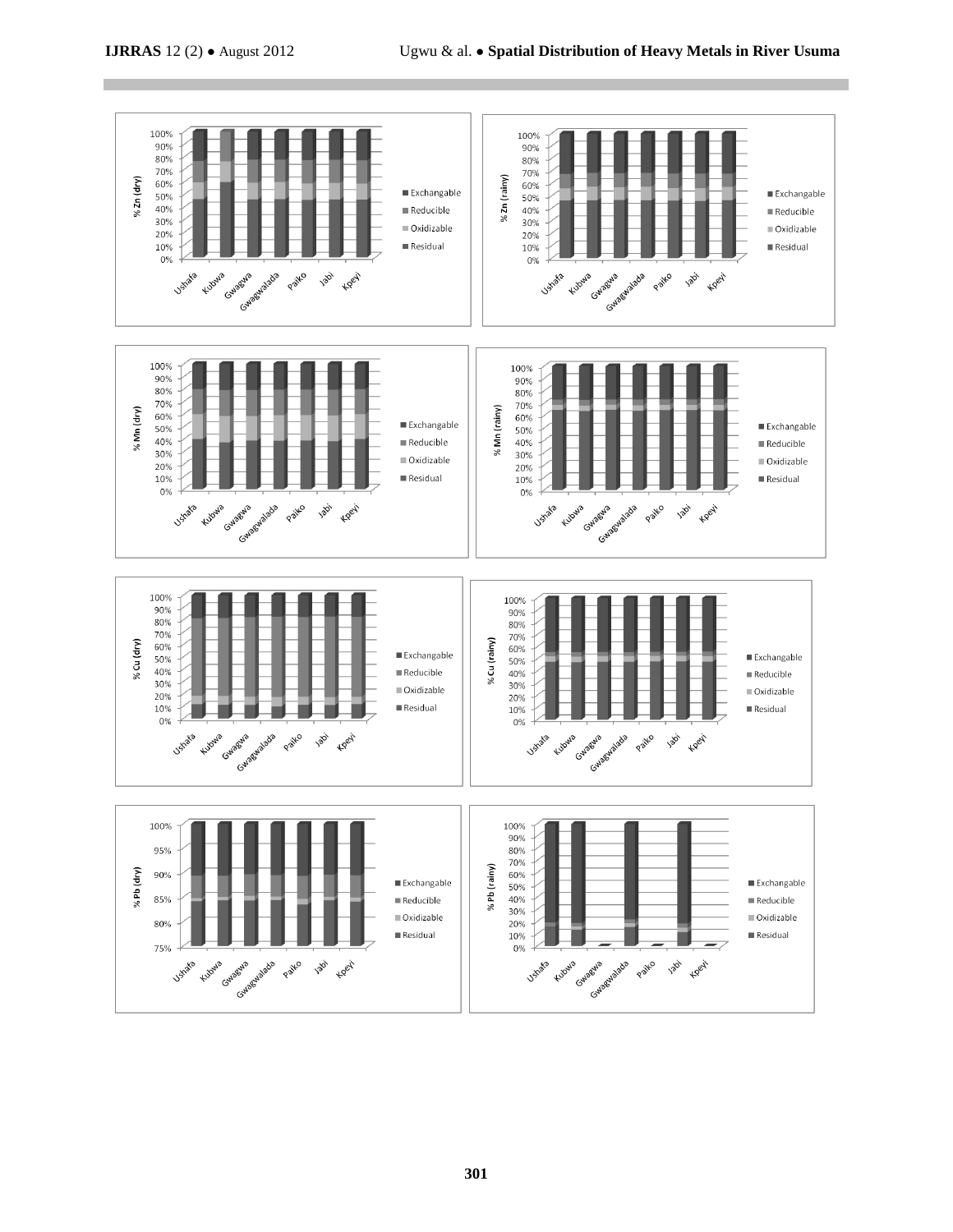

Figure 3: Distribution of heavy metals in sediment; determined by BCR procedure sites

#### **4.4 Metal concentrations in fish tissues**

The metal concentrations in muscle, gill and liver of *synodontis membranaceus (catfish)* and *oreochromis niloticus (tilapia)* are shown in Table 7. McGeer et al (2003) observed that the level of metal concentrations found in tissues of fishes is directly related to the exposure concentrations in river water and sediment.

| Fish           | Tissue         | Zn      | Mn      | <b>Cu</b> | C <sub>d</sub> | Pb        | Fe      | $\mathbf{C}$ r |
|----------------|----------------|---------|---------|-----------|----------------|-----------|---------|----------------|
|                |                | (mg/kg) | (mg/kg) | (mg/kg)   | (mg/kg)        | (mg/kg)   | (mg/kg) | (mg/kg)        |
| <b>Tilapia</b> | Gill           | 0.04    | BD      | 0.16      | BD             | BD        | 0.11    | BD             |
|                | Liver          | 0.07    | 0.38    | 0.26      | <b>BD</b>      | <b>BD</b> | 1.40    | <b>BD</b>      |
|                | <b>Muscles</b> | 0.52    | 0.05    | 0.26      | <b>BD</b>      | BD        | 0.17    | 0.56           |
|                | <b>Total</b>   | 0.63    | 0.43    | 0.68      | <b>BD</b>      | <b>BD</b> | 1.68    | 0.56           |
| Catfish        | Gill           | 0.02    | 0.05    | 0.12      | <b>BD</b>      | <b>BD</b> | 0.59    | <b>BD</b>      |
|                | Liver          | 0.05    | 0.33    | 0.23      | <b>BD</b>      | <b>BD</b> | 1.23    | <b>BD</b>      |
|                | <b>Muscles</b> | 0.13    | 0.03    | 0.15      | <b>BD</b>      | BD        | 0.24    | <b>BD</b>      |
|                | <b>Total</b>   | 0.20    | 0.41    | 0.50      | <b>BD</b>      | <b>BD</b> | 2.06    | <b>BD</b>      |

**Table 7**: Average metal concentrations in tissue of *oreochromis niloticus* (tilapia) and *synodontis membranaceus* (catfish) in River Usuma

In studying the bioavailability of heavy metal in Usuma River, the values of metals' concentration in the fish tissues, were compared with some tolerable values posted by some organizations (table 6). Various tissues of fish measured in the two species have no significant values when compared to tolerable values posted in table 6. It is remarkable to note that metals' concentration in tissues of catfish is significantly lower than those in tilapia. This observation confirms the benthic nature of tilapia and equally correlates with higher consideration of metals associated with sediments. Concentration of metals in catfish tissues also shows relationship between pelagic fish and water column (Owolabi, 2008).

Correlations of metal concentrations in fish tissues with sediment fractions were scarce; however, the concentrations of the metals in tilapia tissues were relatively higher than those of catfish; which could be due to benthic nature of tilapia. Within the sediments, different fractionations were established; such as exchangeable, oxidizable, reducible